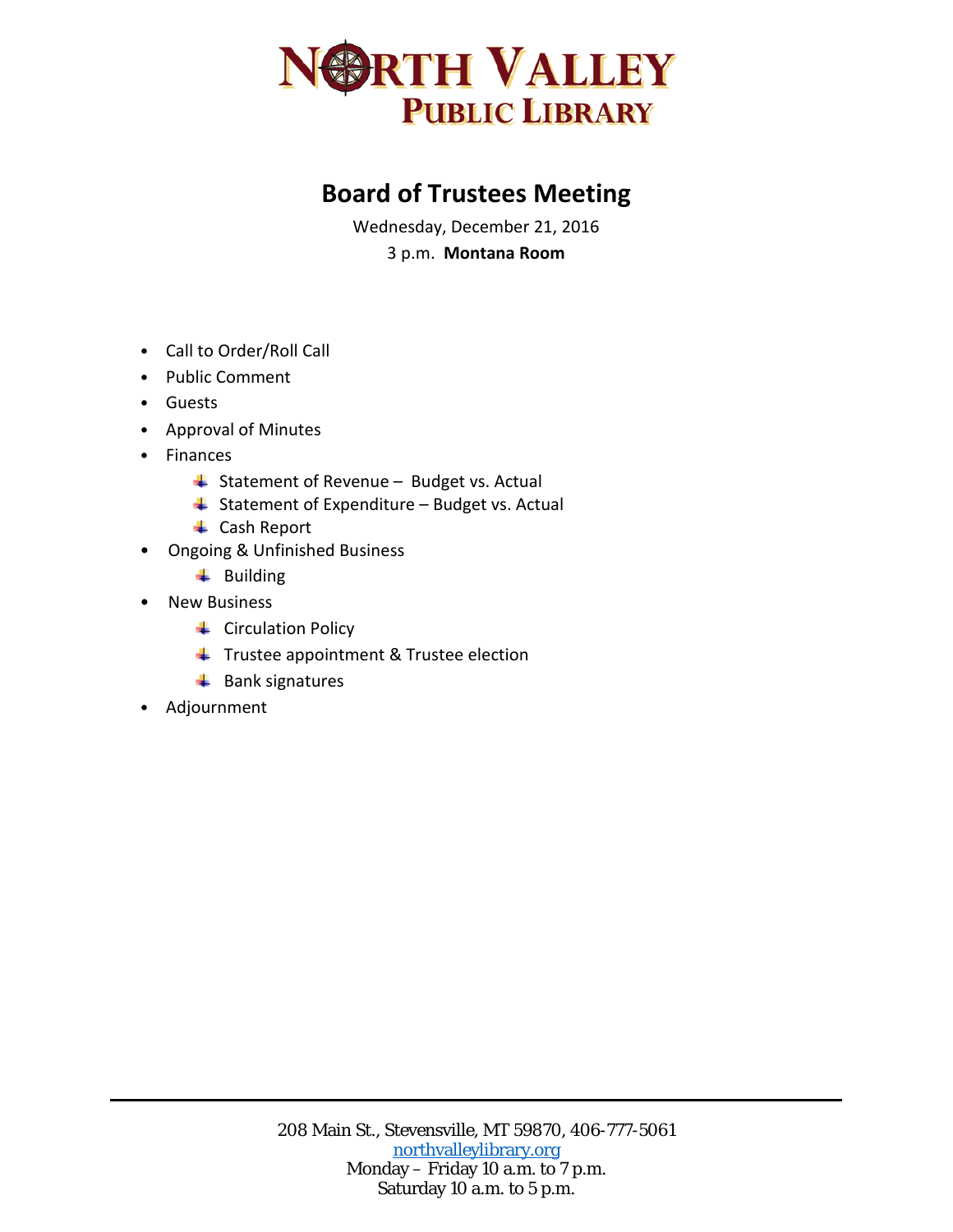## **North Valley Public Library Board of Trustees Meeting**

Wednesday, December 21, 2016 3:00 p.m. in the Montana Room

Attending: Joanne Charbonneau, Board chairperson Victoria Howell, Board Member Meghan Hanson, Board Member Kim Tiplady, Board Member Dianne Snedigar, Board Member Denise Ard, Library Director Leon Theroux, Guest Ben Essary, Guest David Haywood, Rocky Mountain Bank, Banking Center Manager

Joanne called the meeting to order at 3:00 p.m.

There was no public comment. Special thanks to Leon Theroux for his donation to the library that allowed the purchase of easels for the art programs.

Joanne moved to approve last month's minutes, Kim seconded. Motion passed unanimously.

Finances: Victoria caught a line item on the Statement of Expenditure with a data entry error. Denise will correct the typo. The E-rate reimbursement came in for network switches and will show on the December financial reports. Denise said the library has gratefully accepted several donations during the holidays and these will show on the revenue report for December. Special thanks to Farmer's State Bank for their donation. Joanne motioned to accept the financial statements after Denise corrects the data error. Kim seconded. Motion was unanimously approved.

Building: The general contractor does not have an estimate on how long construction on the children's room will take due to the unforeseen structural work to be done on the ceiling. The work must be inspected to ensure it is to code. There was some discussion about whether to continue with renovations to the current buildings and how much money should be spent. Joanne feels that up to this point, the board has done what was necessary to insure public safety.

David Haywood from Rocky Mountain Bank presented the board with possible options for financing a new library building. The bank has a bonding agent who determines the interest rate of a loan based on the revenue from the business. The banks 'lend and offer' rate for interest on a 30-year mortgage of \$300,000 would make the monthly payment about \$1,265.00. The cost of a lot in town is running at \$50,000 per acre. MQS metal buildings are fairly inexpensive per square foot and can be two stories. The library needs at least 10,000 square feet. MQS may do some donation since we are a public institution. The library's current building is an asset as well. Farmers State Bank can also do this kind of financing. In general, 7- 10% of a construction budget is design work.